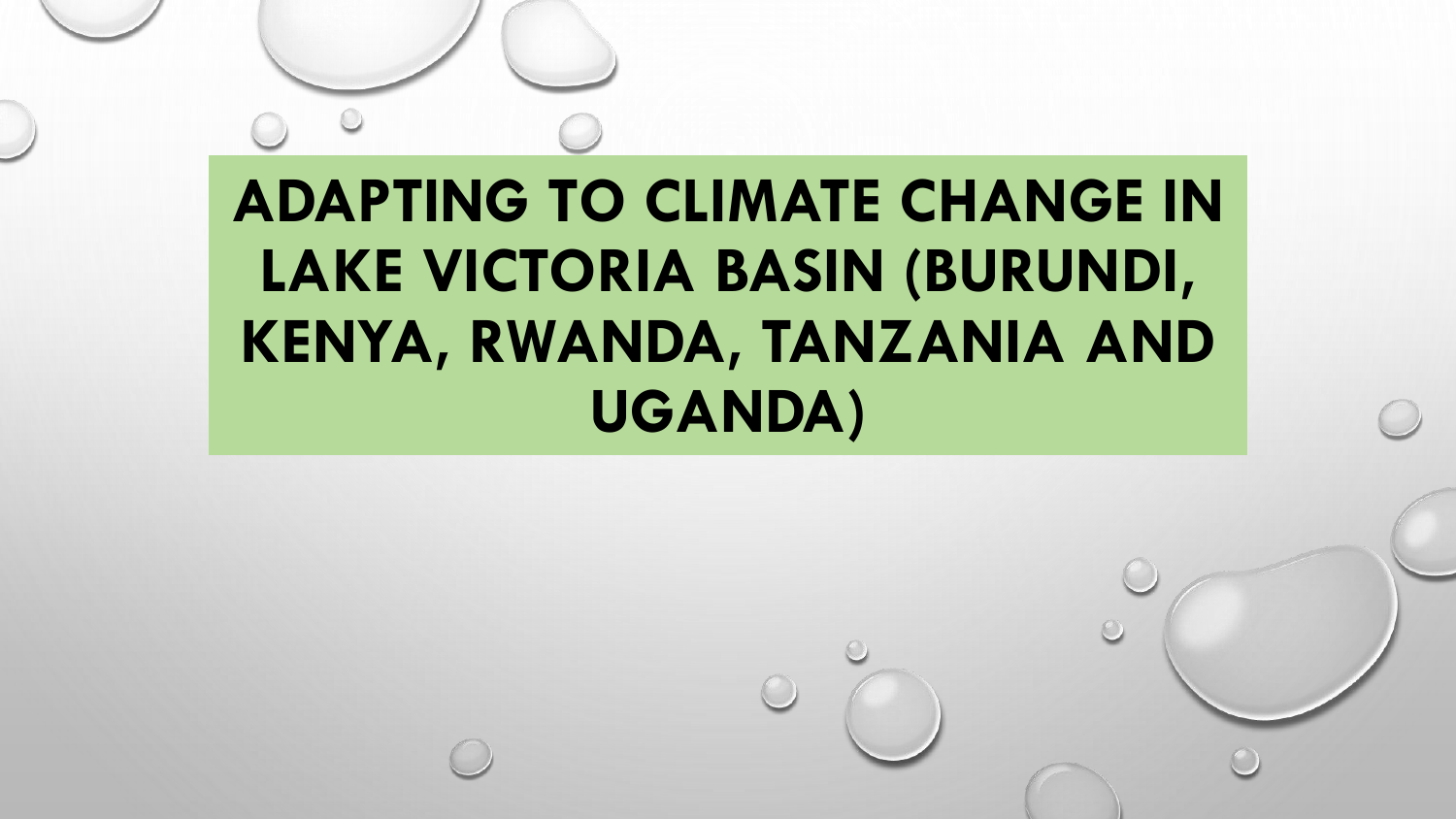### **PROJECT AREA MAP**



Figure 1. Map of the Lake Victoria Basin (light blue with dashed outline), which contains Lake Victoria (dark blue) and overlaps with Burundi, Kenya, Rwanda, Tanzania and Uganda. The capital city of each LVB country is indicated with a white circle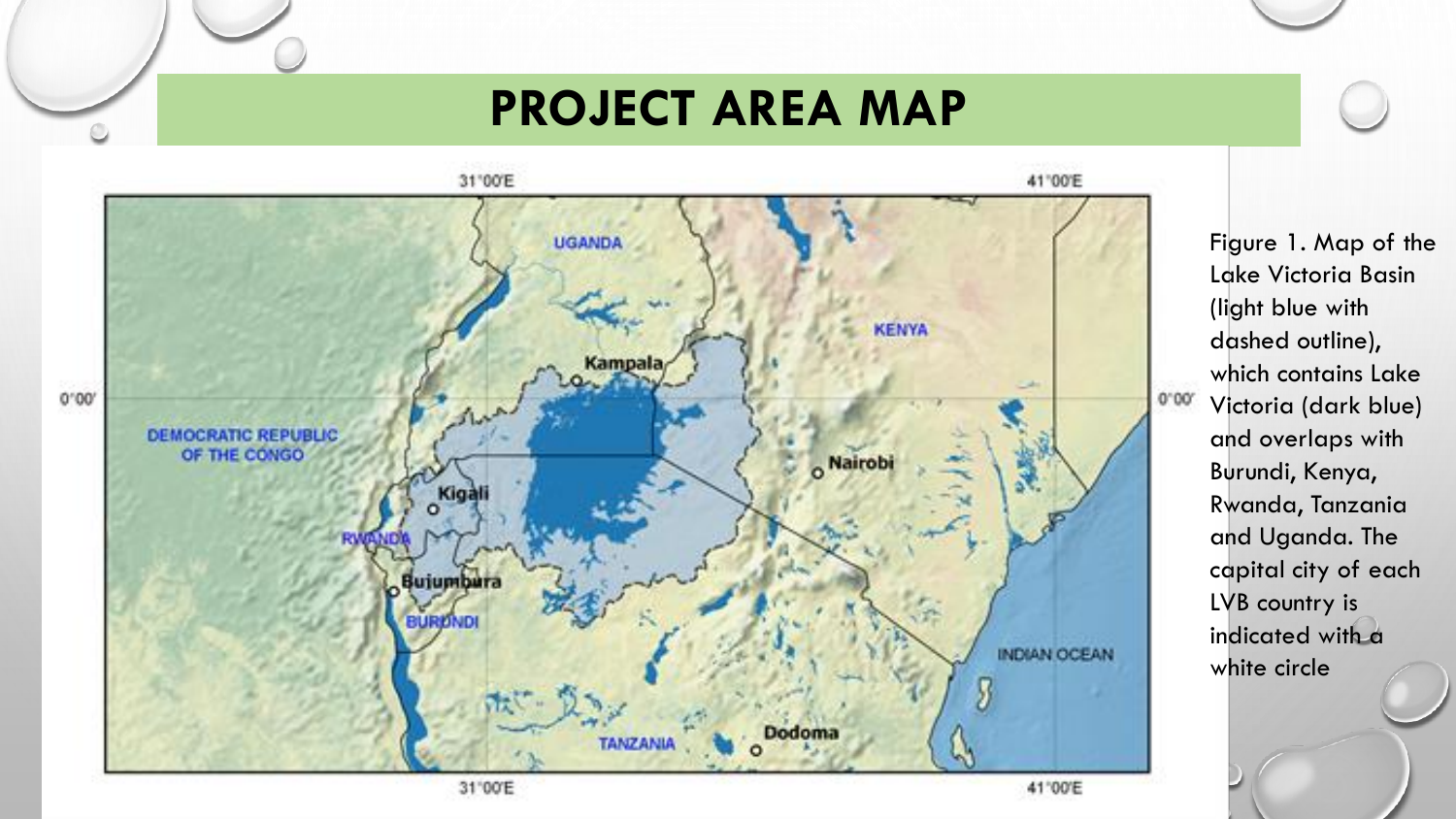## INTRODUCTION

- *"Adapting to Climate Change in Lake Victoria Basin" :* Burundi, Kenya, Rwanda, Tanzania and Uganda, USD5M grant.
- Executed by the Lake Victoria Basin Commission (LVBC)
- The Lake Victoria Basin has a catchment area of approx. 195,000 km² and contains the Lake Victoria, the world's second largest freshwater lake. Approx. 20% of the Lake's water is contributed by rivers in 17 sub basin catchments, and the remaining approx. 80% is from rainfall. The basin is home to approx. 44 million people.
- Increase in mean annual temperature of 0.2 -0.5°C per decade and increased variability in rainfall patterns (predicted decline of 50- 150mm in rainfall volume per season).
- Impacts include decrease in water quantity and quality affecting domestic, commercial and agricultural use and fisheries.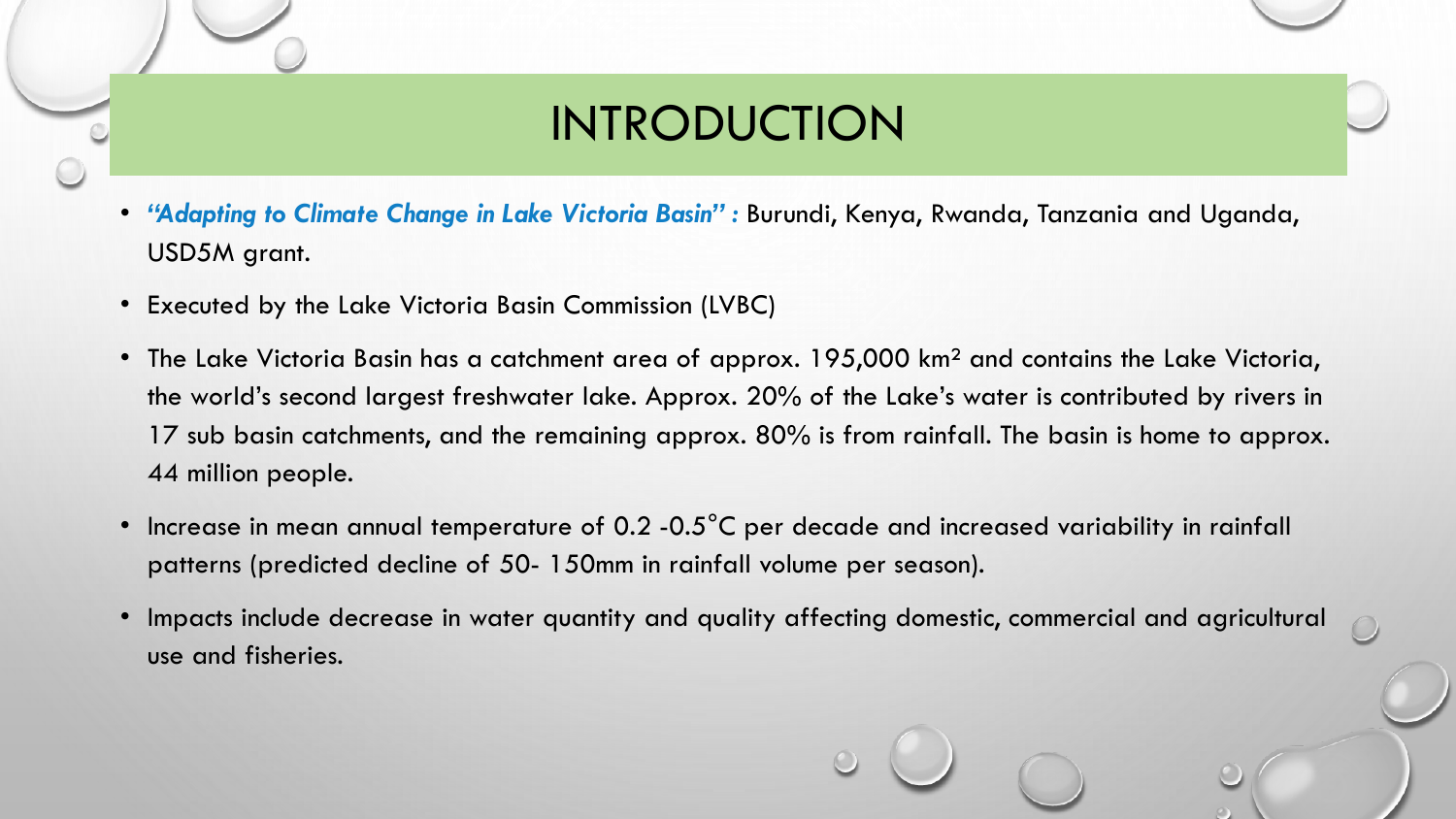## **PROBLEM TO BE ADDRESSED BY THE LVB- AF PROJECT**

- Institutional capacity to include climate change adaptation into plans, strategies and policies for transboundary water management and development initiatives is limited.
- The delivery of climate information to policy and decision makers and communities in the LVB is limited and therefore the effectiveness of long- term planning in transboundary water management is reduced.
- Livelihoods of local communities within the LVB are vulnerable to climate change, particularly to the reduced water quality and availability.
- Technical capacity within local communities to implement activities that promote climate change adaptation is limited.
- Sharing of knowledge within the LVB on climate change adaptation and transboundary water catchment management is limited.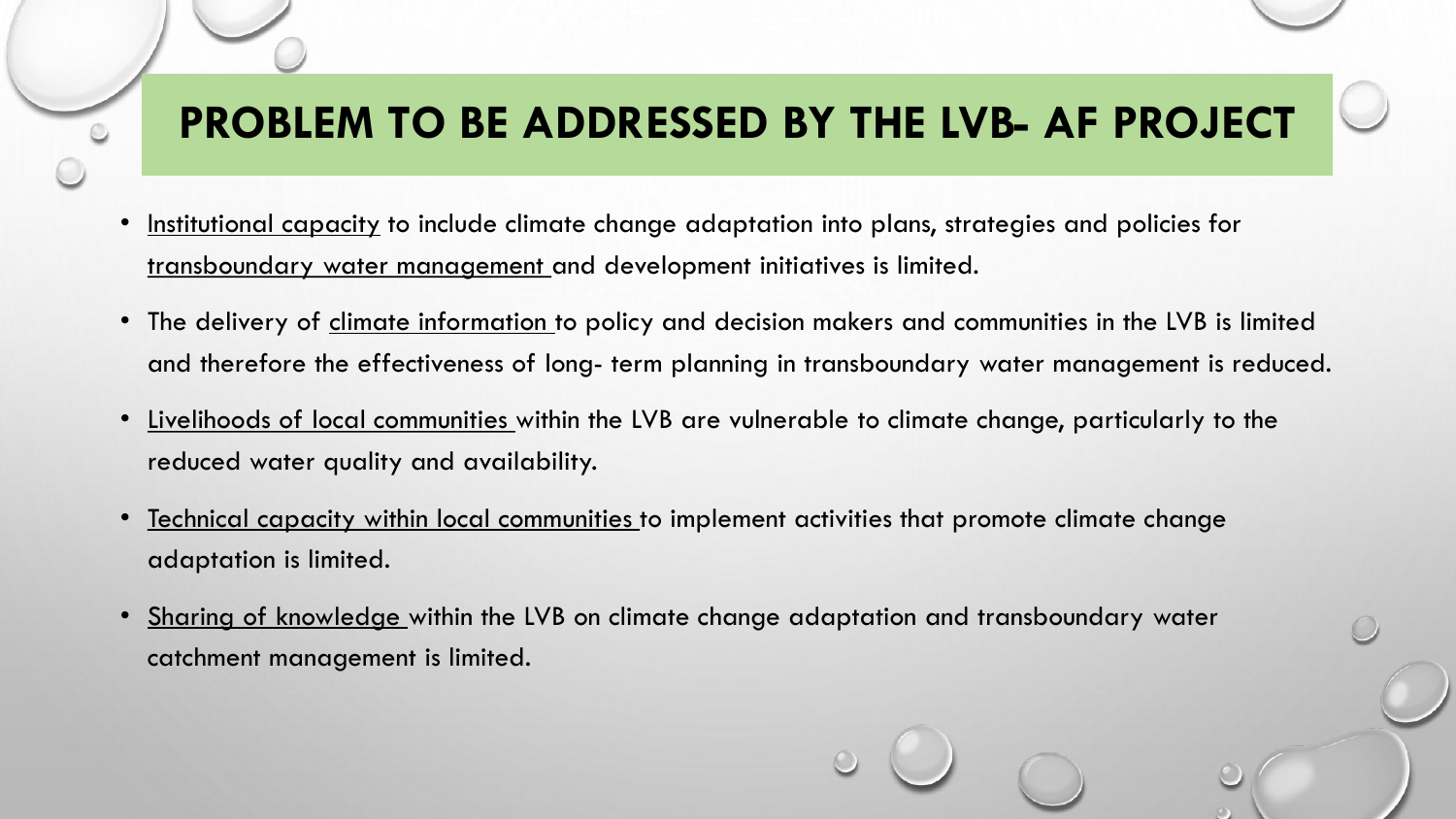# **PROJECT COMPONENTS**

- **Component 1: Improving regional management of a transboundary water catchment**
- **Outcome 1.** Strengthened institutional and technical capacity to integrate climate resilience into transboundary water catchment management.
- Strengthened institutional coordination mechanism to sustain a climate resilient approach to water catchment management, working through the Climate Change Technical Working Group (CCTWG) of the East African Community (EAC). Training provided to regional organisations in the LVB.
- Training provided to government ministries and agencies, civil society and the private sector to address climate change related challenges in transboundary water catchment management.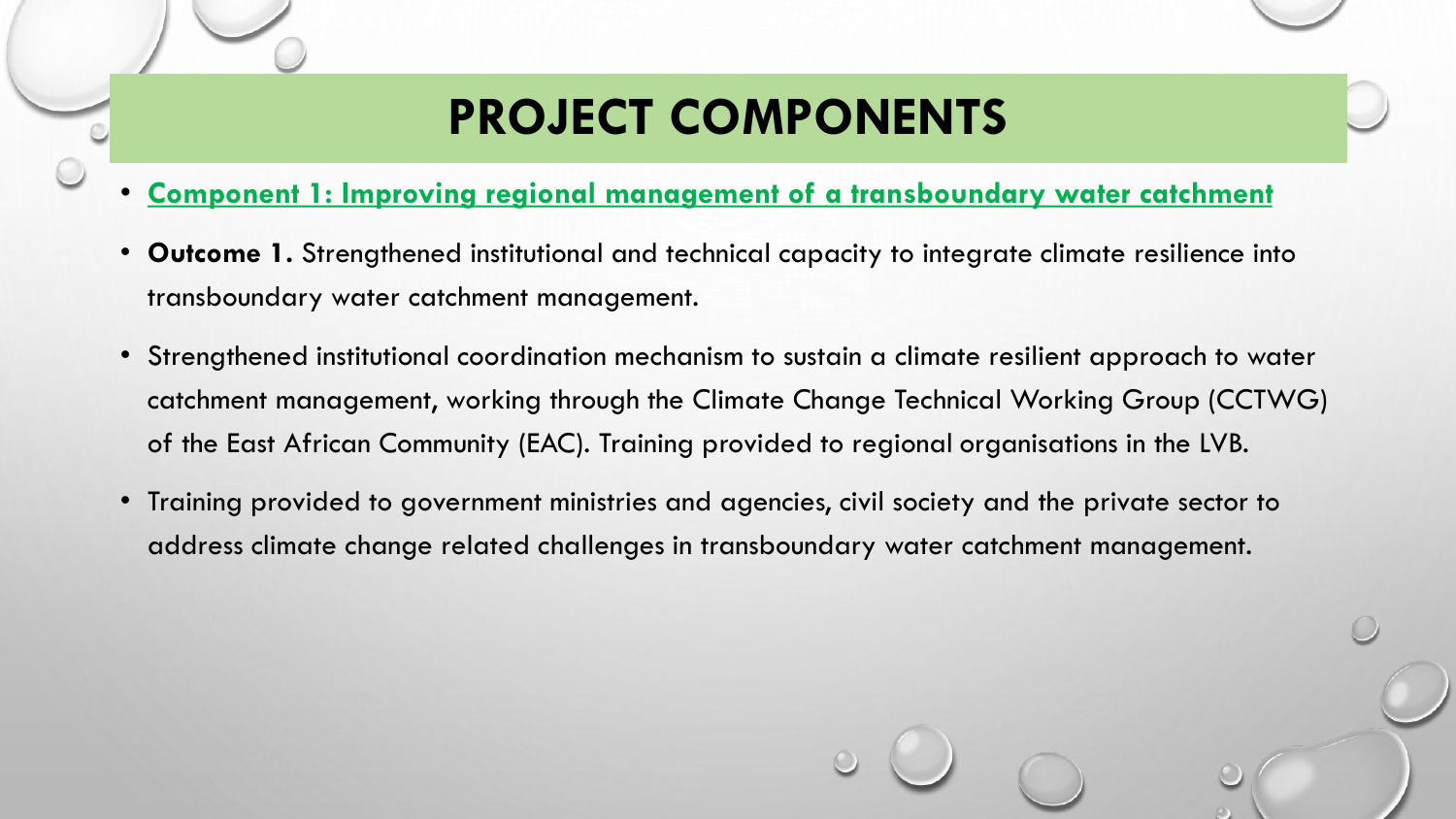#### **Component 2: Climate information dissemination**

**Outcome 2.** Improved delivery of accurate and timely climate information to regional and national policymakers, technical officers and local communities.

Downscale the regional climate information into tailored packages that will guide both national- and community level activities. Innovative information-sharing mechanisms will be piloted– such as the provision of climate information through mobile networks – to deliver climate information to communities in a locally relevant and accessible format.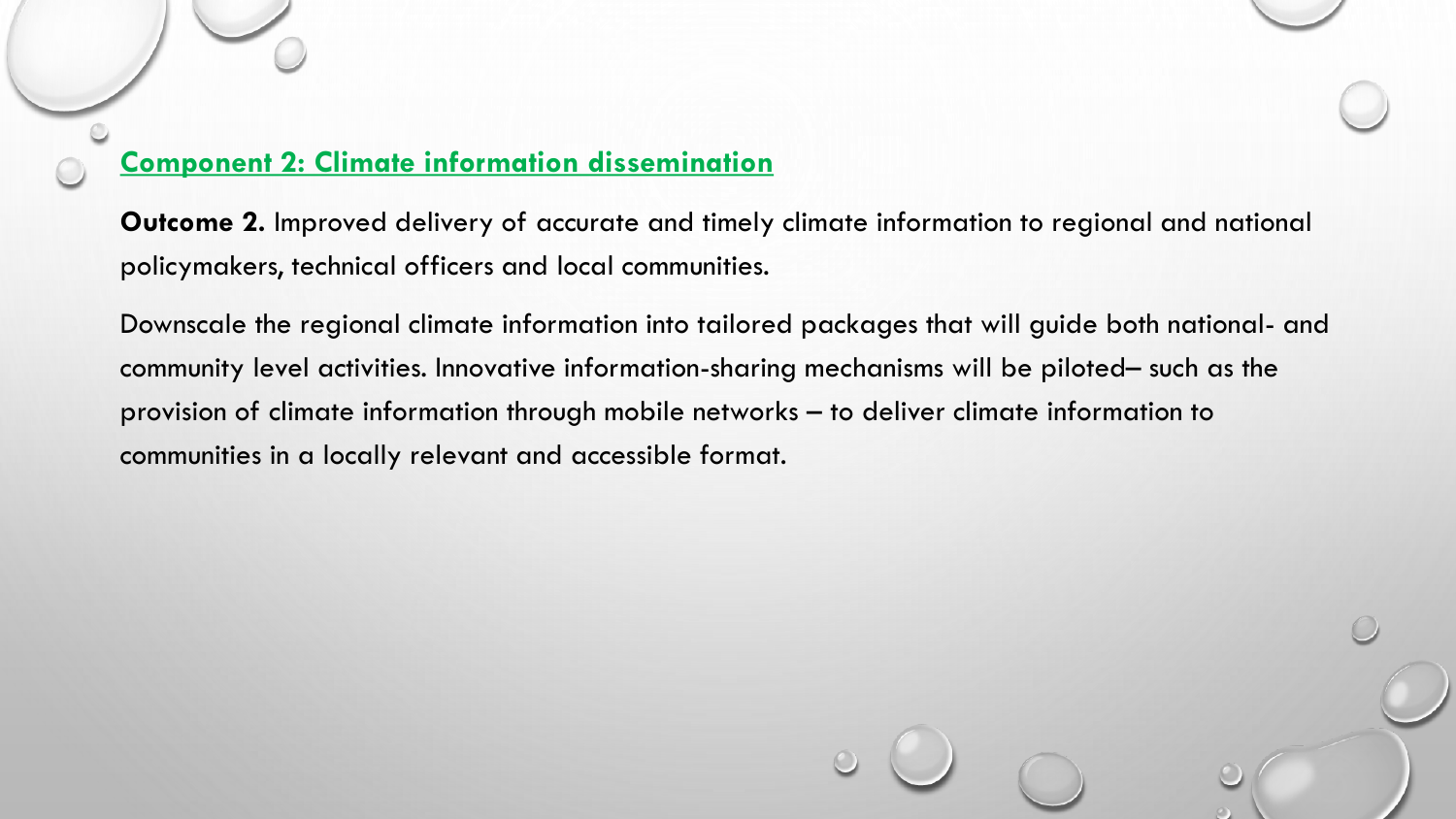#### • **Component 3. Regional approach to climate change adaptation in vulnerable communities**

- **Outcome 3.** Climate change adaptation technologies transferred to communities to reduce their vulnerability to climate change. Implementing similar adaption technologies in different geographic locations with different socio-ecological contexts will allow for a range of lessons learned and best practices which can contribute to the development of regional approaches to climate change adaptation.
- Project sites have been identified through climate vulnerability hotspot analysis using various indicators and stakeholder consultation. Indicators information: GEOClim database, land use, poverty index, population density, malaria stabioity index, market access and access to improved water.
- Priority hotspots include the Rwegura river (Burundi), Chohoha lake (Burundi and Rwanda), Yala swamp (Kenya), Mara river basin (Kenya and Tanzania), Nyabugogo Swamp (Rwanda), Mwanza Gulf (Tanzania), Sango Bay (Tanzania and Uganda) and Lake Nabugabo (Uganda). Districts were chosen within these areas.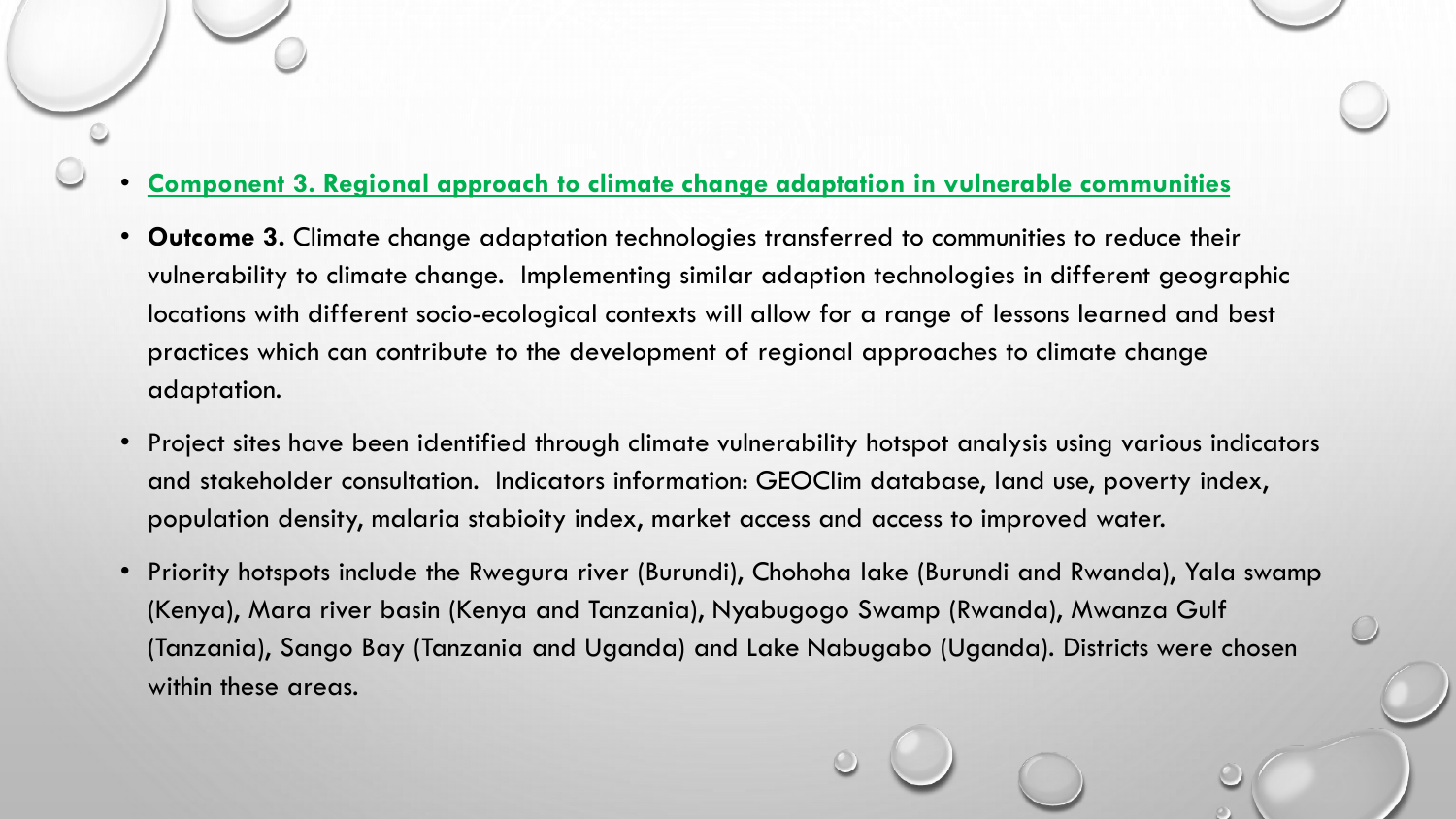FIGURE 2: CLIMATE CHANGE VULNERABILITY HOTSPOTS IDENTIFIED IN THE PREPARED COMMUNITY CLIMATE CHANGE ADAPTATION ASSESSMENT (C3A2)

 $\circ$ 

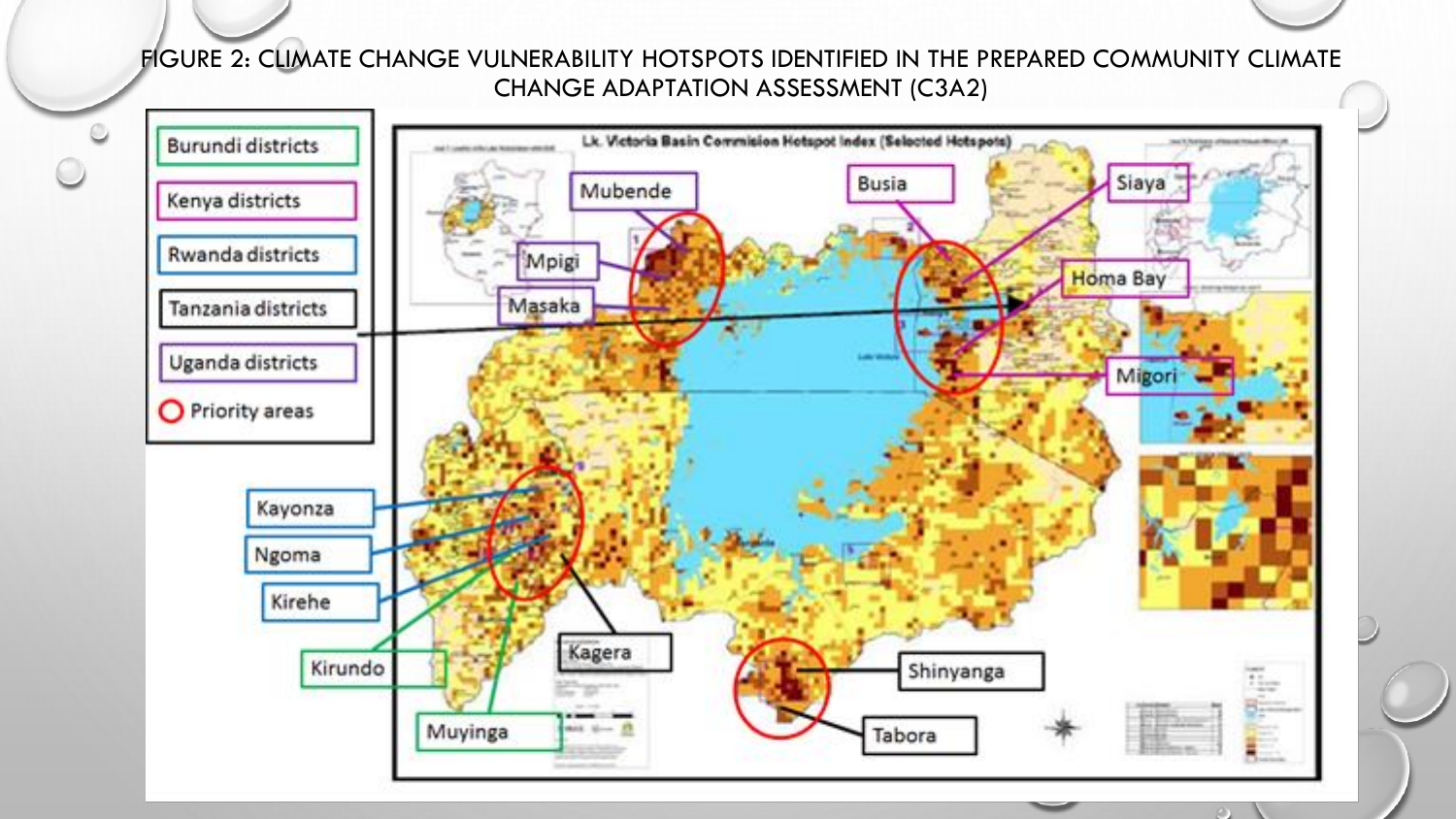#### **Component 4. Community-based approaches to climate change adaptation**

**Outcome 4.** Regional resilience to climate change promoted through innovative, community based projects. A competitive small grants scheme will be operated in each country to support the most costeffective small-scale community-based projects will be implemented in target communities based on criteria such as cost effectiveness and innovation.

#### **Component 5. Knowledge management and learning**

**Outcome 5.** Improved knowledge management frameworks for the collection and maintenance of regional knowledge in transboundary water catchment management and climate change adaptation practices.

• A forum established to promote the collaboration of research initiatives across the Lake Victoria Basin, with a focus on adaptation to climate change. This research forum will be established with regional institutions such as the inter-university council for East Africa.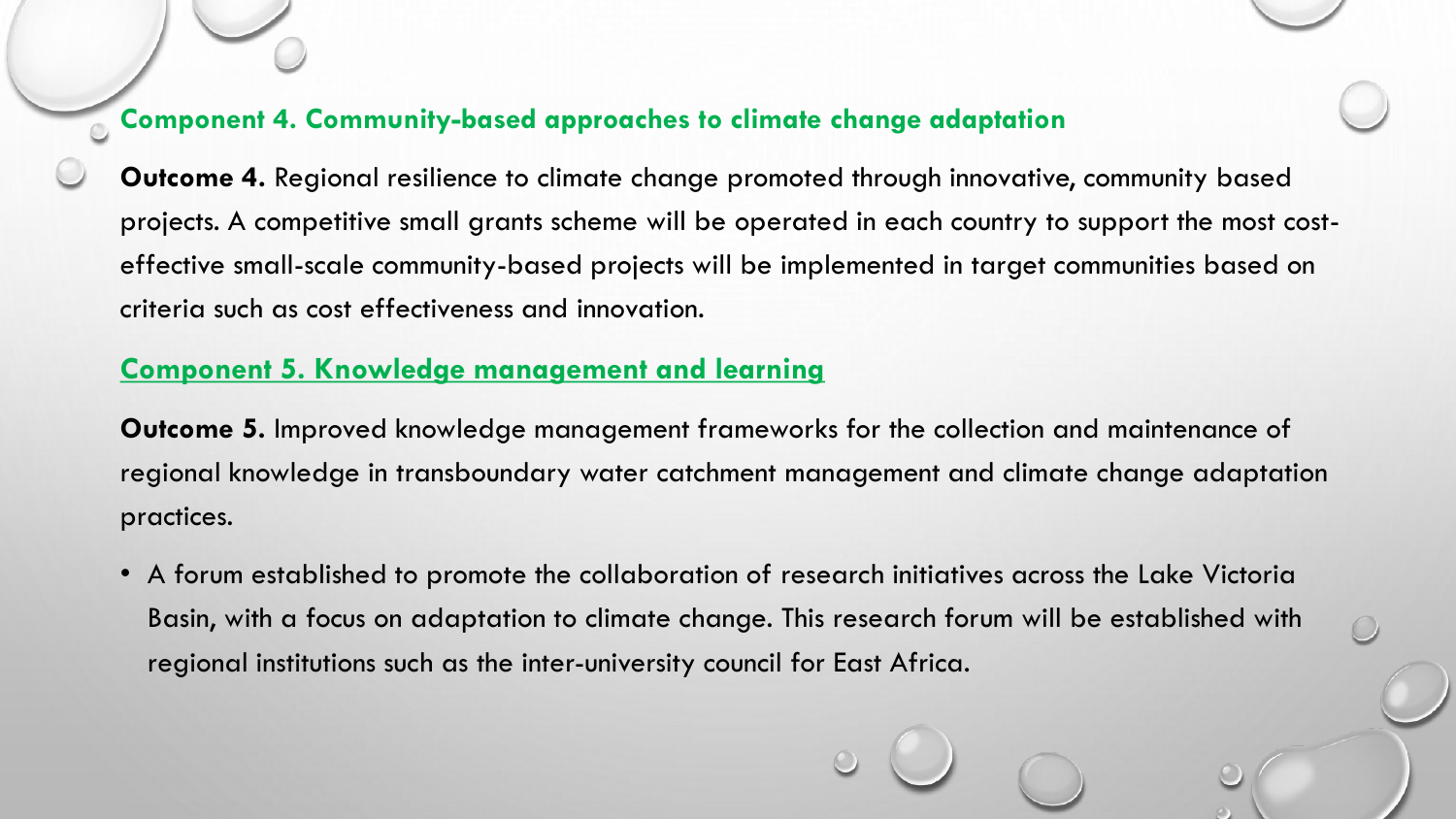### Synergies with other initiatives

• Lake Victoria Environmental Management Programme Phase 3, led by World Bank

The AF project has leveraged \$250K to support the development of the LVB Climate Change adaptation strategy and action plan 2018-2023.

• Project Wezecha: Delivering cold chain technology to the Lake Victoria Fishing industry

This project is executed by Hwawei, Vacava, Accenture, Safaricom, this project is piloting off-grid, dry ice-cold storage solutions in the LVB.